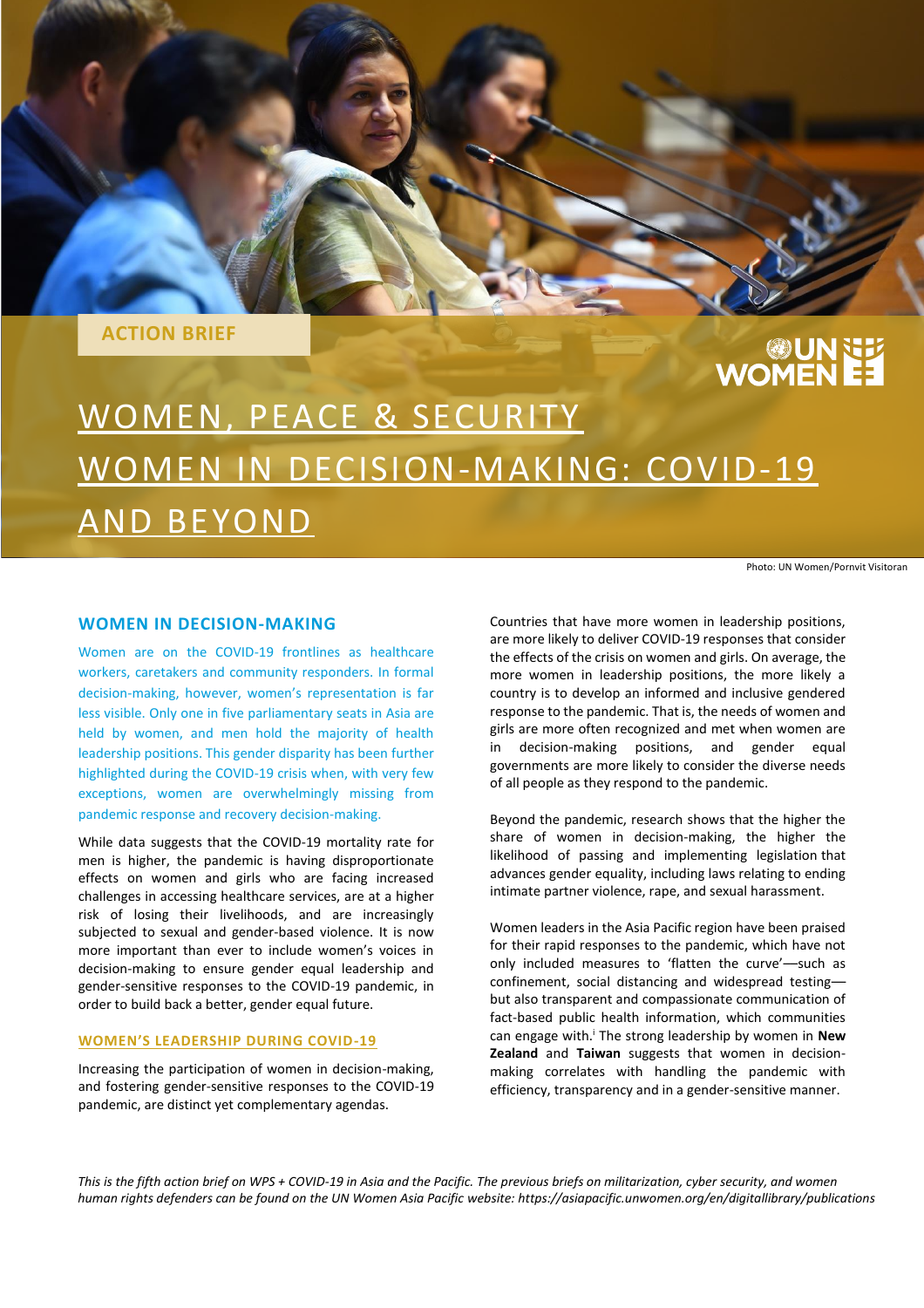In **New Zealand**, for instance, Prime Minister Jacinda Ardern, supported by a national legislature with almost gender parity (41 per cent), adopted a gender informed approach to manage the pandemic, including identifying and addressing the gendered impact of the pandemic through New Zealand's Human Rights Commission", establishing a courtroom sensitive to the needs of survivors of sexual and gender-based crimes with the support of the Ministry of Justice, and assigning specific COVID-19 response and recovery funds for services for women'".

**An analysis of COVID-19 responses by Open Democracy found that countries with women in leadership positions have suffered six times fewer confirmed COVID-19 deaths than governments with men at the top.**iv

**Bhutan** is also moving towards a more gender equal political landscape. Over the past ten years, Bhutan's parliamentary democracy has raised the importance of women in politics, such as by appointing its first woman minister in 2013 and the Minister of Health, Dechen Wangmo in 2018. Minister Wangmo has been praised for proactively responding to the pandemic, which has resulted in zero COVID-19 related deaths in Bhutan thus far.

#### **LESSONS LEARNT FROM PREVIOUS EPIDEMICS**

Previous responses to health epidemics have cemented the importance of women's leadership, essentially because health crises impact women and men differently.

During the Ebola and Zika outbreaks, few women were at decision-making tables, resulting in devastating gendered effects, and gender-blind responses that exacerbated the outbreaks<sup>v</sup>. Ebola and Zika are particularly dangerous for pregnant women, however, during both outbreaks, access to sexual and reproductive health services was limited, and pregnant and lactating women were excluded from vaccination programmes. Nearly 100 per cent of the pregnancies of Ebola-infected women ended in miscarriage or neonatal death<sup>vi</sup>.

As with the current pandemic, previous health emergencies also revealed that women are more likely than men to experience negative socio-economic consequences. Following the Ebola epidemic, men's income recovered faster than women'svii. Experts continue to warn of similar long-term economic inequalities between women and men resulting from COVID-19, primarily because women are overrepresented in informal sectors where they are the first to lose their livelihood and among the last to recoverviii. Without gender-sensitive response plans, women are less likely to access and benefit from COVID-19 recovery measures.

WHO has noted that health systems would be stronger if women had an equal say in the design of national health plans, policies, and systems<sup>ix</sup>. Despite this, women remain excluded from policy and decision-making, resulting in the needs of women and girls being largely unmet during and post health crises and other emergencies.

In 2019, the Global Preparedness Monitoring Board called for more women leaders as a vital part of preparedness efforts<sup>x</sup>. These leaders establish guidelines for crises and emergency management, set priorities for funding, and determine research priorities. Without women in these positions, subsequent decisions will not adequately recognize the gendered dimensions of potential solutions and outcomes. Yet, when analyzing recent emergencies, little has been done to ensure that women's voices are reflected at the decision-making table.

Previous health crises have also demonstrated that womenled civil society organisations play a pivotal role in response and recovery, often reaching those furthest behind and accessing communities marginalized from mainstream relief and recovery programmes. Despite this, less than one per cent of the Global Humanitarian Response Plan for COVID-19 has been allocated to women-focused organisations.<sup>xi</sup>

Persistent underfunding of women-led civil society and women-focused organisations limits the ability to address the drivers of gender inequality and creates systemic discrimination in mechanisms designed to respond to the COVID-19 pandemic in an inclusive manner.



#### **MALE DOMINATED COVID-19 TASK TEAMS LESS LIKELY TO RESPOND TO THE NEEDS OF WOMEN**

Across Asia and the Pacific, COVID-19 Task Force Teams are male-dominated. Despite the WHO Executive Board calling for women to be included in decision-making for outbreak preparedness and response<sup>xii</sup>, women remain underrepresented in COVID-19 policy spaces. According to a study by CARE International, 74 per cent of the countries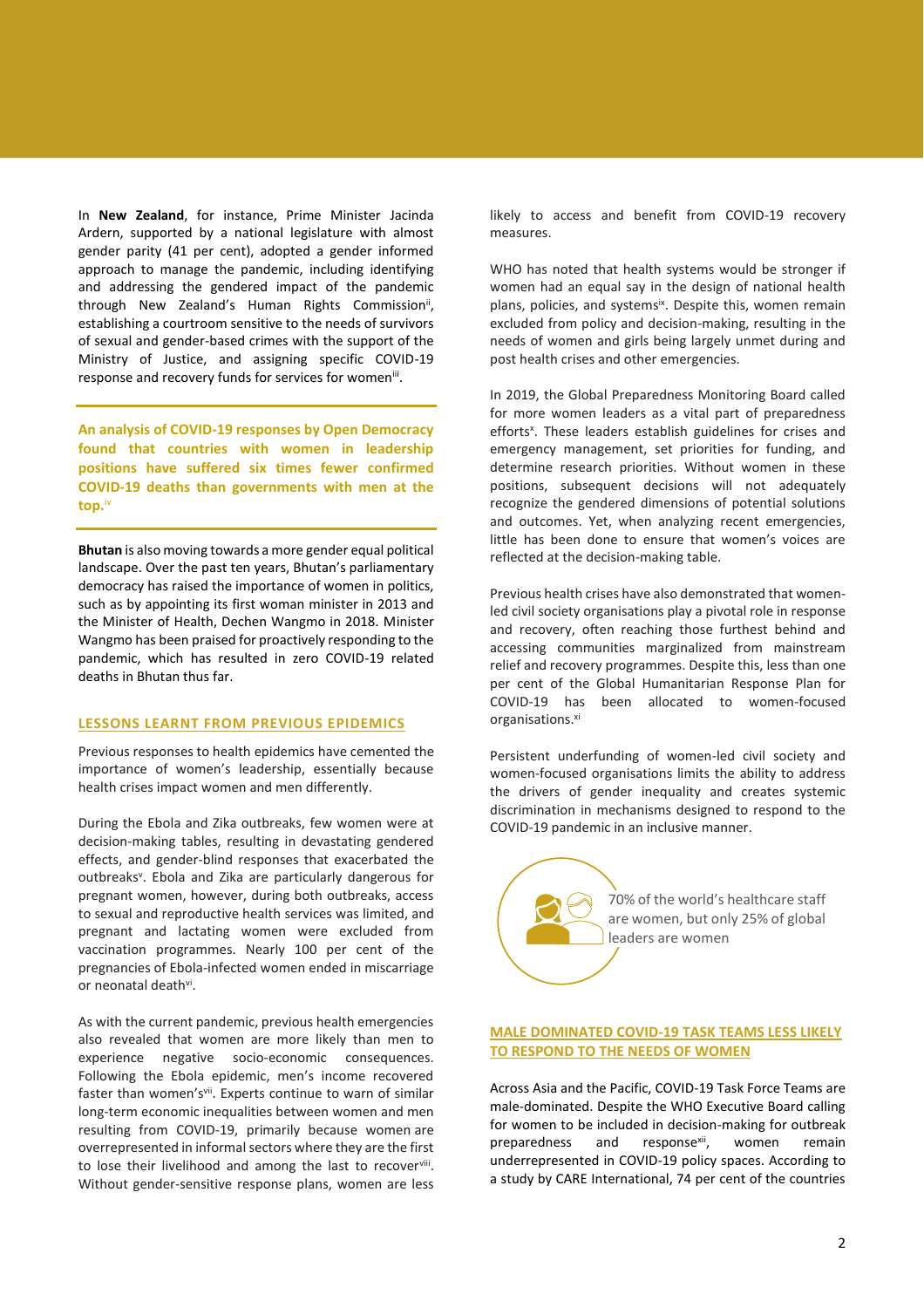with COVID-19 Task Force Teams had less than one-third women, with only one committee having gender parity<sup>xiii</sup>.

In **Indonesia**, the executive board of the COVID-19 Task Force Team as initially established consisted of six men and no women, and the advisory board of three men and one woman<sup>xiv</sup>. In **Myanmar,** the Team is composed of 18 men and five women<sup>xv</sup>, in Pakistan it is twelve men and one woman<sup>xvi</sup>, and in **Sri Lanka,** 37 men and three women<sup>xvii</sup>.

The absence of women in decision-making is likely to correspond with limited gender sensitivity in COVID-19 response plans. For example, unpaid care work, where women are overrepresented, has not yet been incorporated into COVID-19 stimulus packages in **South Asia**xviii . Additionally, CARE International found that COVID-19 responses failed to consider gender-based violence, sexual and reproductive health, or women's economic implications in countries such as **Myanmar**, **Pakistan**, and **Sri Lanka**xix. In these countries, women's representation in national parliaments is relatively low, with 5 per cent in Sri Lanka<sup>xx</sup>, 11 per cent in Myanmar<sup>xxi</sup> and 20 per cent in Pakistan.<sup>xxii</sup>

Reported cases of gender-based violence have increased dramatically during the implementation of quarantine measures in Asia, both in prevalence and intensity. In **Singapore**, gender-based violence helplines have recorded an increase in calls of 33 per cent. In **China**, digital citizens have used the hashtag

#AntiDomesticViolenceDuringEpidemic to break the silence and expose violence as a risk during lockdowns and quarantines.<sup>xxiii</sup>

Further in **Singapore**, where only two of 17 members of the COVID-19 Economic Recovery Task Force Team are women, economic recovery efforts have been criticized for excluding women's perspectivesxxiv. In the **Philippines**, where women hold 10 per cent of the seats in the Cabinetxxv, 51 per cent of women compared to 71 per cent men, have reported receiving government support since the start of the outbreak.

**The lack of gender parity in national-level COVID-19 decision-making bodies reflects wider societal inequalities that constrain women's participation and leadership.**

## **WHERE ARE THE WOMEN IN DECISION-MAKING?**

Women's participation in decision-making is fundamental to democratic governance. Across Asia, however, women continue to be underrepresented in all types of decisionmaking. Women still have far to go towards equal representation in positions of power and leadership, whether that is in COVID-19 Task Force Teams, legislative bodies or political parties. Discriminatory laws, institutions and attitudes restrict women from equal access to decisionmaking tables. The COVID-19 pandemic has demonstrated how existing gender inequalities are being exacerbated, further reducing women's opportunities to take on leadership roles at local, national and global levels.

Globally, women's political representation has stagnated at around one in four parliamentary seats held by women<sup>xxvi</sup>. In Asia, this figure is even lower. As a result, government responses to the pandemic remain largely uninformed about specific issues facing women, inadvertently discriminating against women. In **Malaysia**, during COVID-19 movement restrictions, only the "head of the family" was permitted to leave the home, a role usually assigned to men due to social norms that position the husband as the head of the householdxxvii. As of 2019, Malaysia ranks 143 out of 190 countries on women's representation in national parliament and women only hold 14 per cent of the parliamentary seats in the country<sup>xxviii</sup>.

Women hold around 21 per cent of the seats in the national parliament in **Bangladesh**,<sup>xxix</sup> however, their representation is far less at the local level. Women's rights organizations in Bangladesh have reported that they are being excluded from local and national consultations on COVID-19 responses<sup>xxx</sup>. While the government cash allowance programme was expanded for 'widow, deserted and destitute women' within the 100 most poverty stricken Upazilas (administrative regions), women from indigenous communities, ethnic minorities, and marginalized groups, such as sex workers and the LGBTIQ+ community, as well as women-led households outside identified Upazilas, have not been targeted for relief support. According to a survey conducted by UN Women in April 2020, 61 per cent of women in Bangladesh reported being unable to seek medical care when they needed it, and only one per cent of women reported being covered by health insurance.xxxi

Understanding how COVID-19 affects women and men differently, and recognizing women as leaders and decisionmakers, is fundamental to an effective response for all. As communities manage the long-term socio-economic impacts of the pandemic, the leadership of women is critical to ensure effective responses for all genders.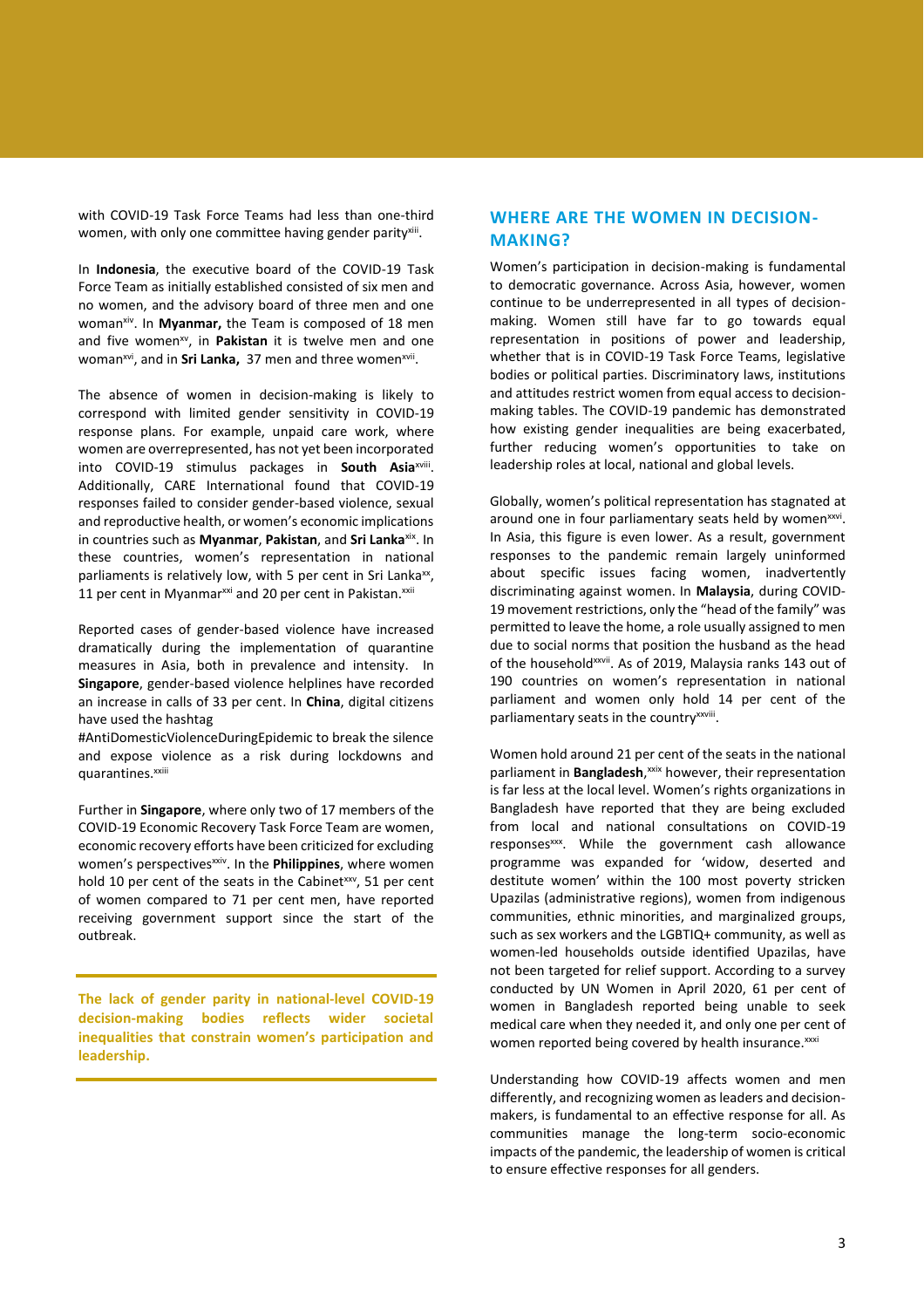# **BUILDING BACK BETTER REQUIRES WOMEN IN LEADERSHIP POSITIONS**

As 2020 marks the 20th anniversary of the Security Council Resolution 1325 on Women, Peace and Security, the multiple impacts of the COVID-19 pandemic and the inequalities it unveils are a stark reminder of how women can lead to turn the tide, as powerful agents of change, decision-makers, and leaders at all levels.

Women must be at the center of COVID-19 response and recovery efforts, starting with women's equal representation and participation in decision-making, particularly in national legislative bodies where decisions on COVID-19 responses are made. A response that does not consider the impacts of COVID-19 on women and girls will not only fail to meet the needs and requirements of half of the population, it will also be less effective for communities overall.

As the virus continues to spread, governments, organizations and health facilities should commit to ensuring that women's full, equal and meaningful representation and leadership is not the exception, but the norm. More now than ever, it is crucial to support and advance women's leadership to build back a better, gender equal future for all.

**The COVID-19 pandemic provides an excellent opportunity to do things differently and to build back better with women at the forefront, not only as healthcare workers, but also at the decision-making table.**

# **RECOMMENDATIONS**

For all actors responding to COVID-19 in Asia and the Pacific:

- 1. Promote women's full, equal and meaningful participation in decision-making and leadership positions, from the local to the national level, including through the provision of quotas and other temporary special measures designed to accelerate gender parity and address persistent obstacles preventing women's participation and driving gender discrimination.
- 2. Ensure COVID-19-related decision-making bodies and processes provide for the full, equal and meaningful participation of women, gender equality experts, and women's healthcare professionals, to inform gendersensitive responses and inclusive programmes.
- 3. Work with diverse women-led and women's rights organizations, movements, and leaders to identify the barriers to women's participation and leadership in decision-making structures, such as COVID-19 Task Force Teams, health policy-making, parliaments and governance institutions, and work collaboratively with them to address and dismantle those barriers.
- 4. Recognize the unique expertise and contribution of women-led civil society and women-focused organisations in responding to COVID-19, including by increasing funding to support sustainability of organisations beyond COVID-19.
- 5. Institutionalize women's equal participation in crisis preparedness now in order to ensure gender-inclusive policy and responses to future health, and other, crises.